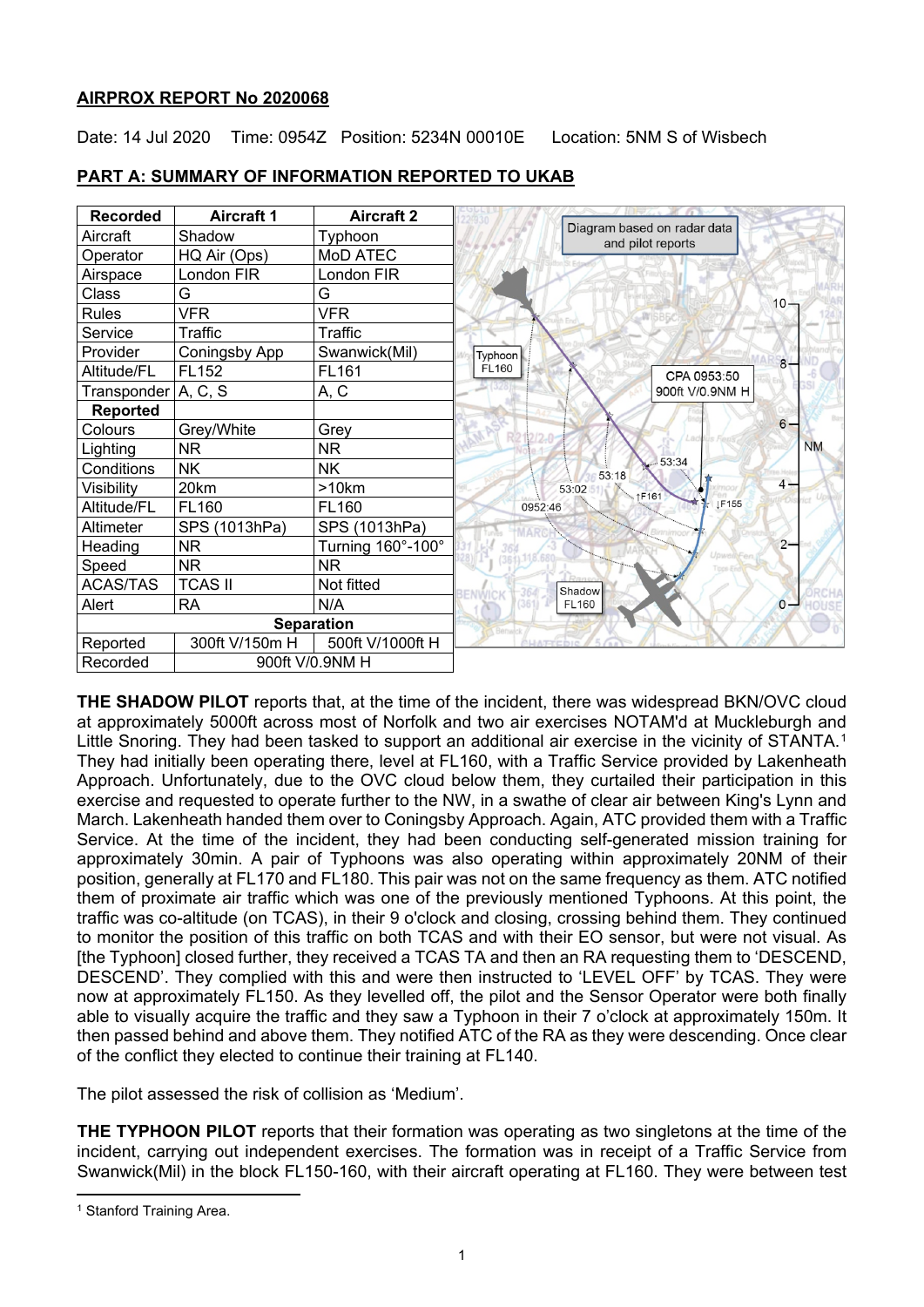points, link-flying and not involved in LDP<sup>[2](#page-1-0)</sup> operations at the time of the incident. The pilot called radar contact with the Shadow 9sec after the initial ATC point-out and was visual 2sec later using the pilot's helmet mounted display. This was approximately 45sec prior to the closest point of approach. They subsequently flew a gentle turn (1.6g) behind the Shadow, whilst also avoiding CAS to the south. They perceived there to be no risk of collision and were unaware that the Shadow had declared an Airprox until after landing. East Anglia airspace is very busy and it is not always possible to coordinate due to aircraft being on different ATC frequencies. Other users should note that fast jets (FJs) in this area will most likely be operating with Swanwick(Mil), rather than taking a LARS from one of the numerous airfields.

As FJ aircrews routinely operate in close proximity with both FJs and multi-engine aircraft (whilst performing AAR), their perception of the risk of MAC once visual is undoubtedly not the same as some other users. As a result, most FJ aircrews are not familiar with TCAS warnings and the significant separation distances associated with them. The requirement to maintain significant separation from TCAS equipped aircraft, even if visual, was discussed with all squadron pilots after this event.

The pilot assessed the risk of collision as 'None'.

**THE CONINGSBY DEP/LARS CONTROLLER** reports that they had 3 x Traffic Service aircraft operating on VHF; there were no aircraft on the departures frequency. [The Shadow pilot] was operating to the west of Marham at FL 160. Due to their location, the range being used for control was greater than usual and offset. Numerous Typhoons were called to [the Shadow pilot] as they operated. On one occasion, traffic was called to [the Shadow pilot] as NW 8NM tracking SE (towards them) indicating similar level. The pilot did not respond so they repeated the Traffic Information louder as 'NW 3NM tracking SE indicating similar level'. As the pilot responded to this, the controller could hear the TCAS RA in the cockpit. The pilot then informed them that they were responding to a TCAS RA and were going to file an Airprox. [The Shadow pilot] subsequently asked for the callsign of the Typhoon, which they could not provide as the aircraft was not working Coningsby. They spoke to the pilot on landing and they informed the controller that they had heard the traffic called twice. The pilot stated that they responded to the RA to descend and believed the Typhoon was 150m away laterally and just above. The pilot believed that the Typhoon may have been visual with them as it was heading behind.

The controller perceived the severity of the incident as 'Low'.

**THE SWANWICK(MIL) CONTROLLER** reports that they were under training at the time when [a pair of Typhoons] was transiting for general handling in the East Anglia MTA at FL160. Traffic wearing a Coningsby squawk was seen transiting the area at FL160. Traffic was called to [one of the Typhoons] under a Traffic Service, to which the pilot replied 'sensor'. [The Typhoon] then came out of a turn onto a converging track with the Coningsby squawk. The traffic was then called south-east at around 10NM to which the pilot replied 'sensor' shortly before replying visual at 7NM, to which the controller then called the same traffic again, despite the pilot calling visual, at 1NM indicating 500ft below. The pilot responded with 'visual again'. The pilot then requested to elevate and was offered the block FL160 to FL180.

The controller perceived the severity of the incident as 'Low'.

**THE CONINGSBY SUPERVISOR** reports that they were supporting the ADC with their task, with 3 in the visual circuit. On returning to the ACR, they were informed of an incident regarding a TCAS RA involving a Shadow being controlled on the LARS frequency. They noted the time and location of the incident and the callsigns involved. They ensured that the Departures/LARS controller was swiftly given a break from console to note down the details of the incident while they were still fresh in their head. After a few hours, the Supervisor managed to speak to both the pilot of the Shadow and the conflicting Typhoons. [The Shadow pilot] informed them that they had reacted to the TCAS RA and, after doing so, had noticed a Typhoon passing above, looking to have taken its own visual avoiding action. Furthermore, [the Shadow pilot] informed them that they would be raising their own report once

<span id="page-1-0"></span><sup>2</sup> Laser Designation Pod.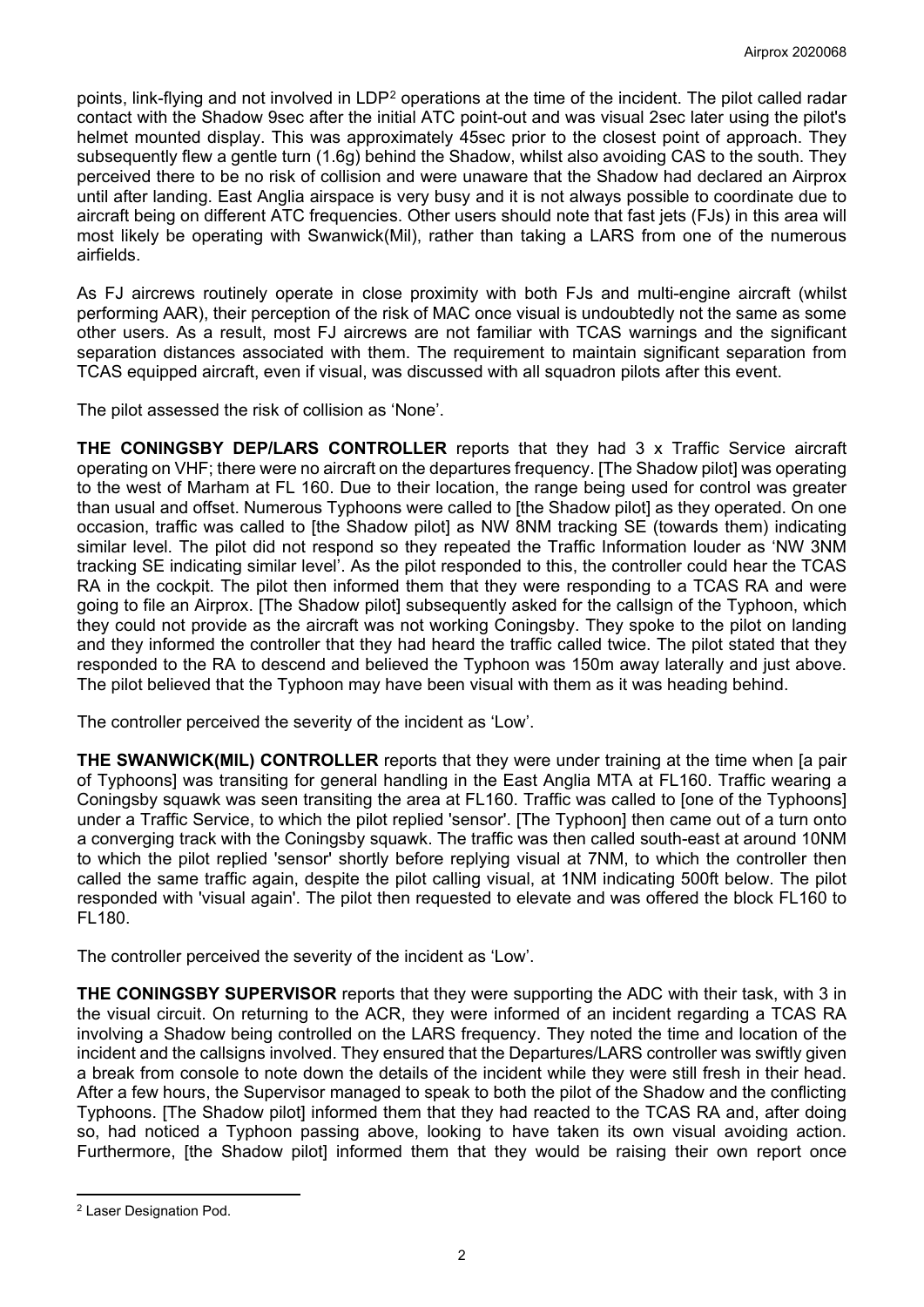debriefed from their sortie. Finally, the pilot of the Typhoon informed them that Swanwick(Mil) had called [the Shadow] to themselves and that they had reported visual with the Shadow.

#### **Factual Background**

The weather at Marham was recorded as follows:

METAR EGYM 140950Z 30012KT 9999 FEW035 SCT200 17/10 Q1016 NOSIG RMK BLU BLU=

#### **Analysis and Investigation**

#### **Military ATM**

The Typhoon pilot was in receipt of a Traffic Service from Swanwick(Mil) FL160. They were conducting an independent exercise although, at the time of the Airprox, they were between test points, link-flying and were not involved in LDP operations. The Typhoon pilot reported radar contact with the Shadow R1 9sec after the initial Traffic Information was passed and became visual shortly afterwards. The Typhoon pilot subsequently flew a gentle turn (1.6g reported) behind the Shadow R1 whilst avoiding CAS to the south. Further Traffic Information relating to the Shadow R1 was passed by Swanwick(Mil) with the Typhoon pilot confirming again that they were visual. The Typhoon pilot perceived there to be no risk of collision. The Typhoon pilot reported separation to be 500-1000ft above and behind.

The Shadow R1 pilot was in receipt of a Traffic Service from Coningsby Deps/LARS, having been handed over previously from Lakenheath, and reported widespread BKN/OVC cloud at approximately 5000ft. The Shadow R1 pilot had been conducting self-generated training for around 30min prior to the Airprox, having had their initial tasking curtailed due to weather. Traffic Information on the Typhoon was passed to the Shadow pilot which was showing as co-altitude on TCAS and crossing behind. The Shadow pilot reported that, whilst monitoring on TCAS and with their EO sensor, they were not visual and, as the Typhoon closed further, they received a TCAS TA followed by an RA requesting them to descend, which they followed. The Shadow pilot did not feel like they could request a service from Swanwick(Mil) as they had not contacted Swanwick(Mil) in advance. The Shadow pilot reported separation to be 150m behind and 100m above.

The Swanwick(Mil) controller was under training at the time of the incident and was only working one other aircraft. The Coningsby Deps/LARS controller was providing a Traffic Service to 2 other aircraft at the time of the incident. It is unknown whether the two controllers passed Traffic Information to each other via landline although timely Traffic Information was passed by both controllers with updates provided due to the proximity of the Typhoon and the Shadow.

Figures 1-6 show the positions of the Typhoon and the Shadow at relevant times in the lead up to and during the Airprox. The screenshots are taken from a replay using the NATS Radars, which are not utilised by Coningsby, therefore may not be entirely representative of the picture available to the Coningsby controller. Traffic Information was passed to the Shadow R1 pilot indicating that separation from the Typhoon was 8NM; however, this was not captured by the radar replay.

Further Traffic Information was passed to the Shadow R1 pilot by Coningsby Deps/LARS. Swanwick(Mil) had passed Traffic Information to the Typhoon pilot 5sec prior. Separation at this point was 7.4NM (see Figure 1). The Typhoon pilot initially reported sensor contact 9sec after the initial Traffic Information and reported visual almost immediately afterwards. Separation at this point was 6.2NM (see Figure 2).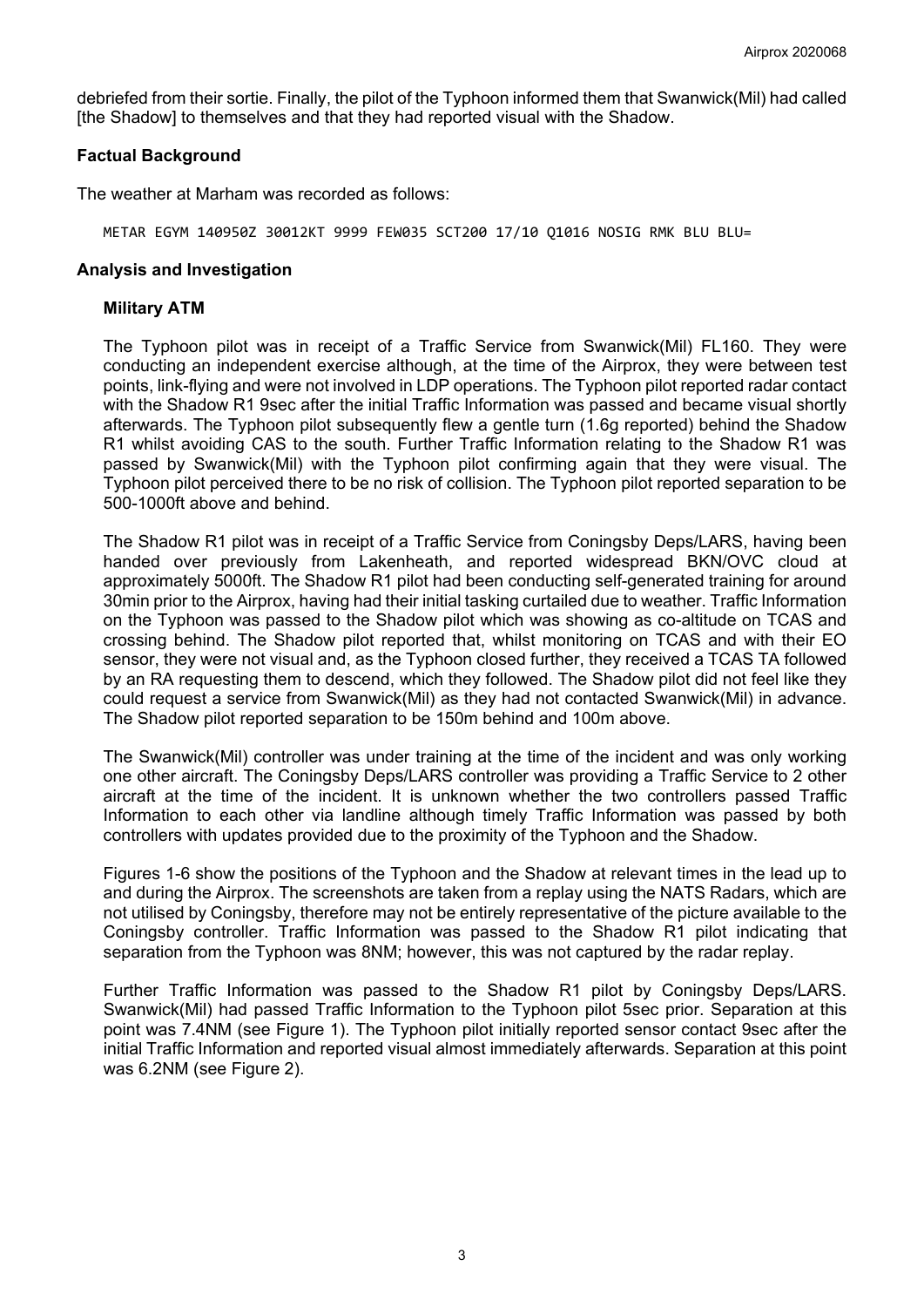

Figure 1 - Second set of Traffic Figure 2 - Typhoon Pilot reports Information passed to Shadow R1 pilot.



Further Traffic Information was passed to the Shadow R1 pilot by the Coningsby Deps/LARS controller 15sec after the last set of Traffic Information. Separation had decreased to 4.2NM (see Figure 3). The Swanwick(Mil) controller passed further Traffic Information to the Typhoon pilot 24sec after the first Traffic Information from which they had reported visual with the Shadow R1 5sec later. Separation had decreased to 2.4NM and 500ft (see Figure 4).



Figure 3 – Further Traffic Information Figure 4 – Further Traffic Information passed to Shadow R1 pilot. **passed Typhoon pilot.** 

The Shadow R1 pilot reported "*TCAS RA levelling-off*" 23sec after their last Traffic Information. There had potentially been an attempt by the Shadow R1 pilot to report the TCAS RA; however, this was inconclusive on the tape transcript. Separation at this point was 1.4NM and 800ft (see Figure 5). CPA was measured as 0.9NM and 900ft, with the Typhoon passing behind the Shadow R1 (see Figure 6).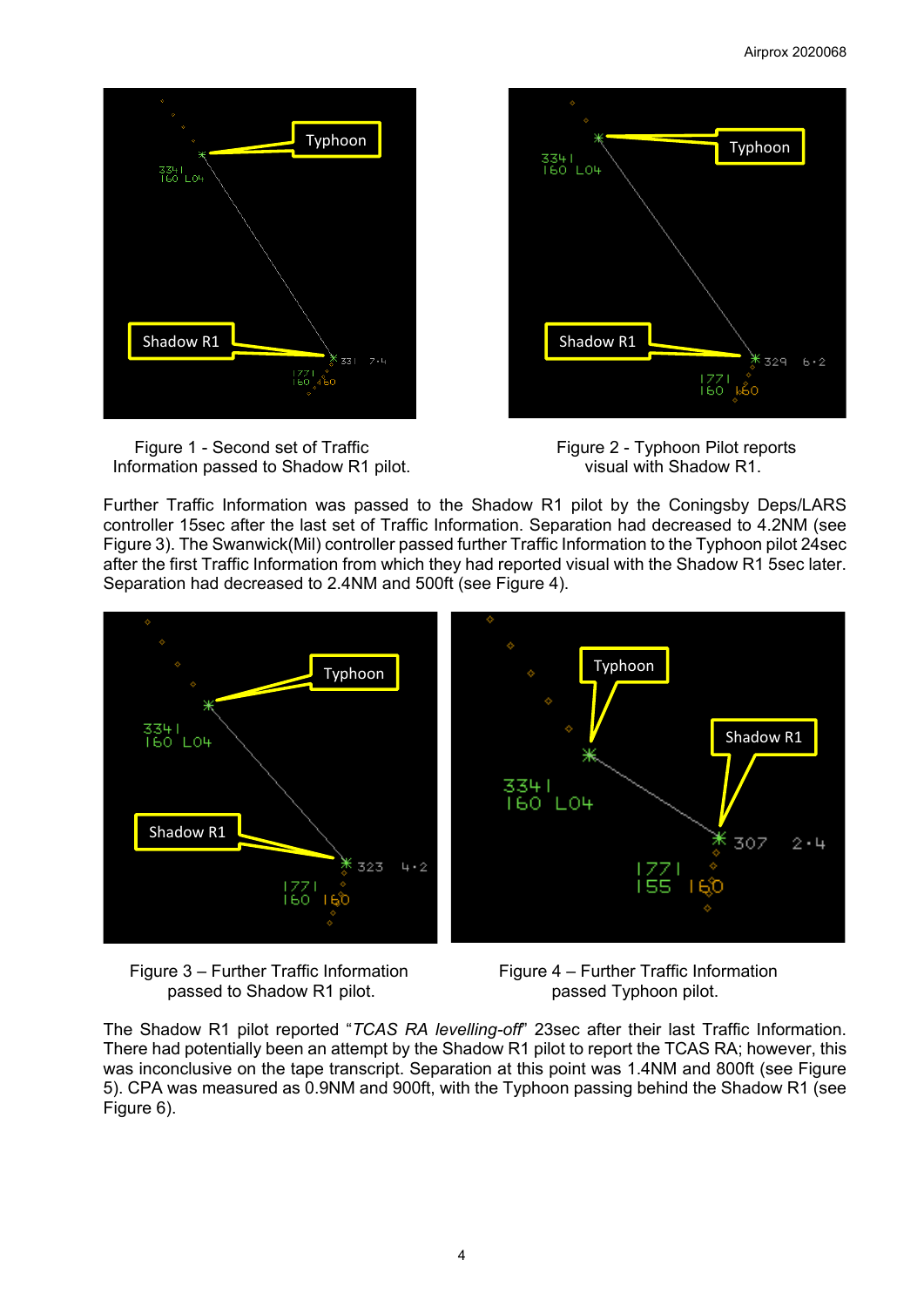

Figure 5 – Shadow R1 pilot reported Figure 6 – CPA. "TCAS RA levelling-off".

Timely Traffic Information was passed to both the Typhoon and Shadow R1 pilots and the Swanwick(Mil) controller should be commended for providing updated Traffic Information due to the proximity, although the Typhoon pilot had previously reported visual with the Shadow. It is unfortunate that, despite being visual with the Shadow, the Typhoon pilot flew close enough to trigger a TCAS RA. Having both aircraft on the same frequency would have provided the information to the Shadow pilot that the Typhoon pilot was visual with them. It is unknown whether this would have been an option as the Shadow R1 pilot did not request a handover to, or contact, Swanwick(Mil) to ascertain whether they could have been given a radar service.

# **UKAB Secretariat**

The Shadow and Typhoon pilots shared an equal responsibility for collision avoidance and not to operate in such proximity to other aircraft as to create a collision hazard.<sup>[3](#page-4-0)</sup> If the incident geometry is considered as converging then the Typhoon pilot was required to give way to the Shadow.<sup>[4](#page-4-1)</sup>

The Shadow crew had the following additional thoughts post-event:

The location of the TCAS RA is in an ATS 'grey area', given its proximity to both Marham and Coningsby LARS. Some ATS are also provided by Swanwick(Mil) below the EAMTA (FL245-550).

• Proximity of this large area of uncontrolled airspace to Waddington, Coningsby, Marham and Lakenheath makes it a hotspot for military traffic. This effect is further compounded when poor weather limits scarce live aircrew flying.

• Shadow crews have previously been briefed to avoid Norfolk where possible, but in this case they were due to support an exercise.

• The Shadow lacks speed of manoeuvre compared to a fast jet (FJ), so they have a limited capability to avoid conflicting FJ traffic.

• Swanwick(Mil) issued a note to units in May 2020 stating that 'un-prenoted or free-calling aircraft pose additional risk as they increase the potential for Swanwick(Mil) controller overload and service refusals.' The communication further stated that units should be instructed '….to engage with the appropriate Swanwick(Mil) Supervisor at the sortie planning stage.' In light of this, the crew did not feel empowered to contact Swanwick(Mil) for a service in lieu of Coningsby. Given they were

<span id="page-4-0"></span><sup>3</sup> MAA RA 2307 paragraphs 1 and 2.

<span id="page-4-1"></span><sup>4</sup> MAA RA 2307 paragraph 12.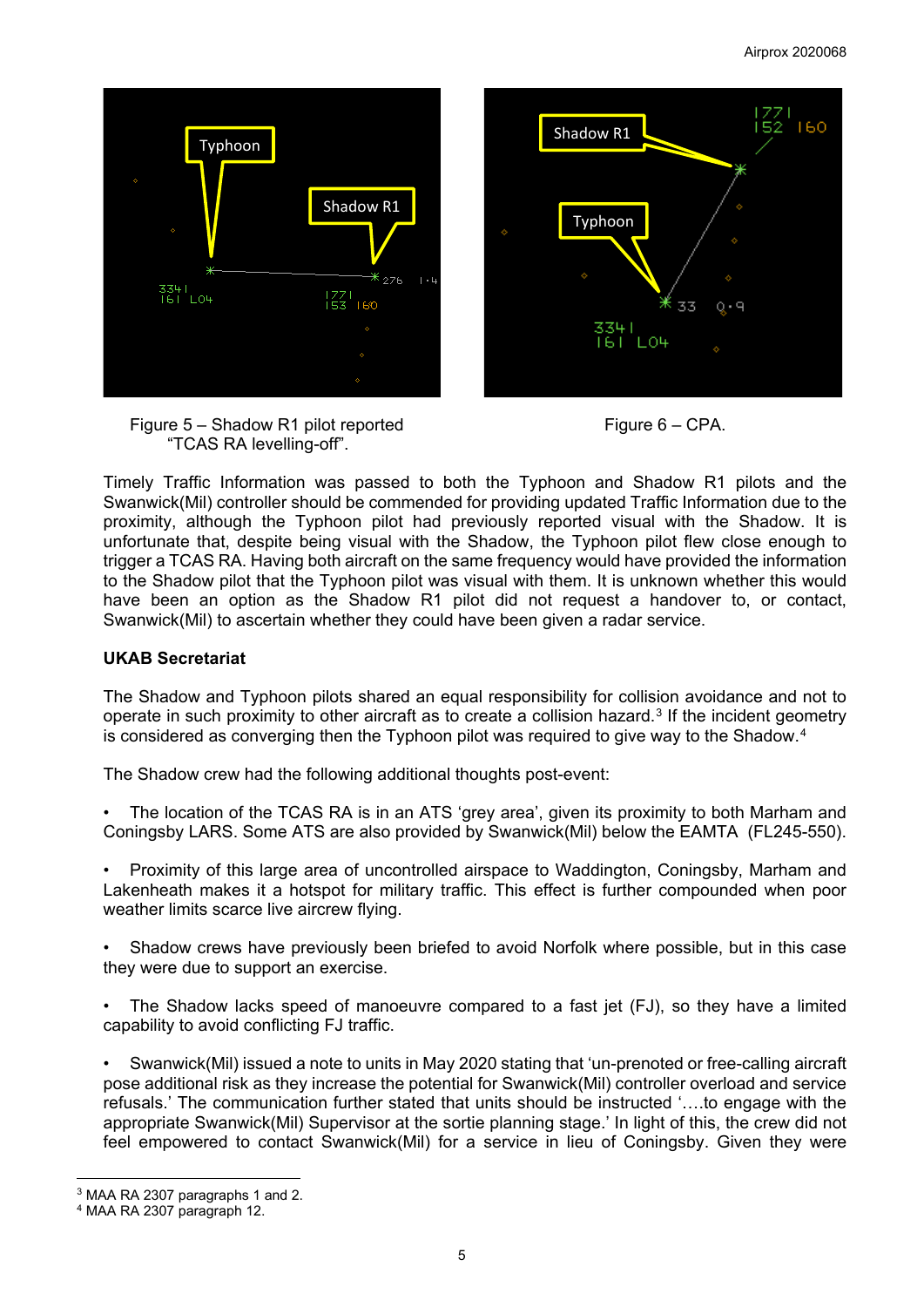planning to support the exercise and then go straight to [their destination airfield] in the airways, they did not contact Swanwick(Mil) in advance.

The Shadow squadron commander agreed with the observations made by the Shadow crew and highlighted the point that the aircraft were on different frequencies. If both pilots could hear traffic calls to each other and understand what each other were doing then he assessed that there would be fewer encounters of this kind.

## **Comments**

## **HQ Air Command**

This Airprox was subject to a Local Investigation resulting in no recommendations but highlights the complexities of working in East Anglia airspace, which is used by multiple different Air Systems all potentially working on different frequencies. It is becoming more evident that manning levels, due to COVID, within ATS providers are also adding a layer of complexity. Crews are advised not to free-call Swanwick(Mil) and to notify them in advance if they plan to use them, reducing the risk of controllers being overloaded. This meant the crew of the Shadow did not feel empowered to use Swanwick(Mil) and thus, remained on a Coningsby LARS frequency, missing SA-critical communications that the Typhoon pilot was visual. Upon receipt of the TCAS RA, the actions carried out by crew of the Shadow were correct and timely and, after gaining visual with the Typhoon but without the information that the Typhoon pilot was visual with them, felt that the risk of collision was high by virtue of the Typhoon's position. Equally, with the Typhoon pilot having no knowledge that the Shadow pilot was visual or that they were happy with the pilot of the Typhoon being visual with them, it would have been prudent to have given the Shadow a much wider berth, as getting that close to the Shadow, in this situation, seems unnecessary and avoidable. Due to the crew of the Shadow reacting to the TCAS RA and the pilot of the Typhoon being visual, the risk of collision was low.

## **Summary**

An Airprox was reported when a Shadow and a Typhoon flew into proximity 5NM south of Wisbech at 0954Z on Tuesday 14<sup>th</sup> July 2020. Both pilots were operating under VFR in VMC, the Shadow pilot in receipt of a Traffic Service from Coningsby Approach and the Typhoon pilot in receipt of a Traffic Service from Swanwick(Mil).

## **PART B: SUMMARY OF THE BOARD'S DISCUSSIONS**

Information available consisted of reports from the pilots of both aircraft, transcripts of the relevant RT frequencies, radar photographs/video recordings, reports from the air traffic controllers involved and reports from the appropriate ATC and operating authorities. Relevant contributory factors mentioned during the Board's discussions are highlighted within the text in bold, with the numbers referring to the Contributory Factors (CF) table displayed in Part C.

Due to the exceptional circumstances presented by the coronavirus pandemic, this incident was assessed as part of a 'virtual' UK Airprox Board meeting where members provided dial-in/VTC comments.

The Board first considered the actions of the Shadow pilot and agreed that, on receipt of the Traffic Information from the Coningsby controller and the indications presented by their TCAS display, they had been concerned by the proximity of the Typhoon (**CF3**). A lengthy discussion then followed regarding the Shadow pilot's choice of ATSU; the Board heard from a military area controller member that Swanwick(Mil) had found that, during restrictions on manning due to COVID-19, the likelihood of controller overload and potential refusals of Service had increased. This was due, in part, to individual ATC units having to implement COVID-19 restrictions on the numbers of controllers on console, thus naturally reducing the capacity of that unit, but also due to Swanwick having to introduce similar COVID-19 manning restrictions. This had led to an advice note being issued from Swanwick(Mil) to military flying units requesting them to pre-note their intentions and not rely on free-calling Swanwick(Mil) for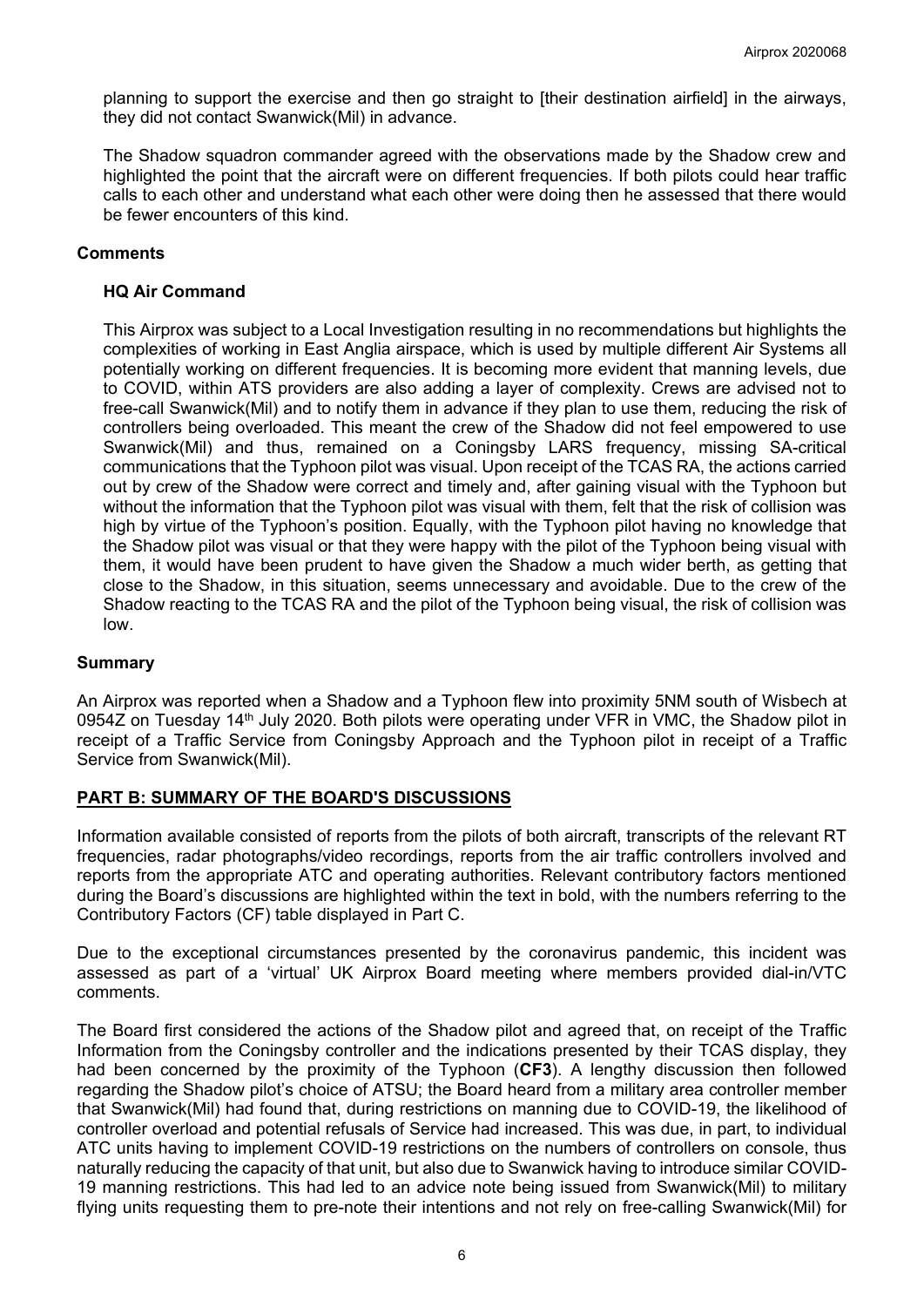an ATS, although the note clearly stated that Services would be provided wherever possible, irrespective of whether the mission had been pre-noted beforehand. However, members felt that the Shadow pilot had taken this advice note to mean that, unless pre-noted, they would not have been able to request an ATS from Swanwick(Mil) and so had elected to request a Traffic Service from first Lakenheath, and then Coningsby, to achieve their mission aims. Members felt that the Shadow pilot being on a different frequency to that of the Typhoon pilot had led to them being unaware that the Typhoon pilot had been visual and had thus been contributory to the Airprox (**CF1**). That being said, the Board noted that the Shadow pilot had received Traffic Information on the Typhoon from the Coningsby controller which had led to them becoming visual with the Typhoon as it passed behind and above them (**CF6**), albeit that this had been after the Shadow pilot had followed the RA from their TCAS (**CF4**).

Turning to the actions of the Typhoon pilot, the Board heard from a military member that many FJ crews operate with TCAS or are accustomed to operating in an environment with TCAS-equipped aircraft, and therefore they did not feel that the Typhoon pilot's assertion that FJ pilots in general are less likely to take account of the TCAS 'bubble' had been accurate. Additionally, the Board heard that the Typhoon pilot's use of the word 'sensor' would have indicated to the controller that, although not a recognised codeword, the Typhoon pilot had had situational awareness of the presence of the Shadow from their onboard systems. The Board further agreed that the Typhoon pilot had become visual with the Shadow at a range of 7NM and, therefore, considered that the Typhoon pilot, whilst assessing that there had not been a conflict between the 2 aircraft (**CF5**), had nevertheless flown close enough to the Shadow to cause concern on the part of the Shadow pilot (**CF2**, **CF7**). The Board also heard from the MAA advisor that, following issues surrounding the reporting processes involved in this Airprox, a review of MAA RA1410 - Occurrence Reporting and Management was underway to remove ambiguity in the current wording of the regulation pertaining to the notification of an Airprox by a third party.

The Board then discussed the actions of the controllers in this event and quickly agreed that both controllers had acted in accordance with the provisions of their agreed Traffic Services, in that they had passed timely and accurate Traffic Information to their respective pilots; it had then been for the pilots to take any action they deemed necessary. Therefore, The Board agreed that, apart from the manning restrictions in place due to COVID-19 that had already been discussed (**CF1**), there were no other factors pertaining to the ground elements that had contributed to this Airprox.

Finally, members discussed the risk involved in this event. The Board noted that TCAS is not optimised for flight in Class G airspace but, nonetheless, the Shadow pilot had received a TCAS RA. However, it was noted that, although the Shadow pilot had not been visual with the Typhoon until it had passed above and behind, they had had situational awareness from Traffic Information and TCAS of the proximity of the traffic. Additionally, the Typhoon pilot had become visual with the Shadow at range and, therefore, any risk of collision had effectively been removed. Accordingly, the Board concluded that, although safety had been degraded, there had been no risk of collision and therefore assigned a Risk Category C to this event.

# **PART C: ASSESSMENT OF CONTRIBUTORY FACTORS AND RISK**

## Contributory Factors:

|           | 2020068                                                        |                                               |                                                                           |  |  |  |  |
|-----------|----------------------------------------------------------------|-----------------------------------------------|---------------------------------------------------------------------------|--|--|--|--|
| <b>CF</b> | <b>Factor</b>                                                  | <b>Description</b>                            | Amplification                                                             |  |  |  |  |
|           | <b>Ground Elements</b>                                         |                                               |                                                                           |  |  |  |  |
|           | • Manning and Equipment                                        |                                               |                                                                           |  |  |  |  |
|           | Organisational                                                 | • ATM Staffing and Scheduling                 | Sub-Optimal establishment or scheduling of staff                          |  |  |  |  |
|           | <b>Flight Elements</b>                                         |                                               |                                                                           |  |  |  |  |
|           | • Situational Awareness of the Conflicting Aircraft and Action |                                               |                                                                           |  |  |  |  |
|           | <b>Human Factors</b>                                           | • Lack of Action                              | Pilot flew close enough to cause concern despite Situational<br>Awareness |  |  |  |  |
|           | <b>Human Factors</b>                                           | • Situational Awareness and Sensory<br>Events | Pilot was concerned by the proximity of the other aircraft                |  |  |  |  |